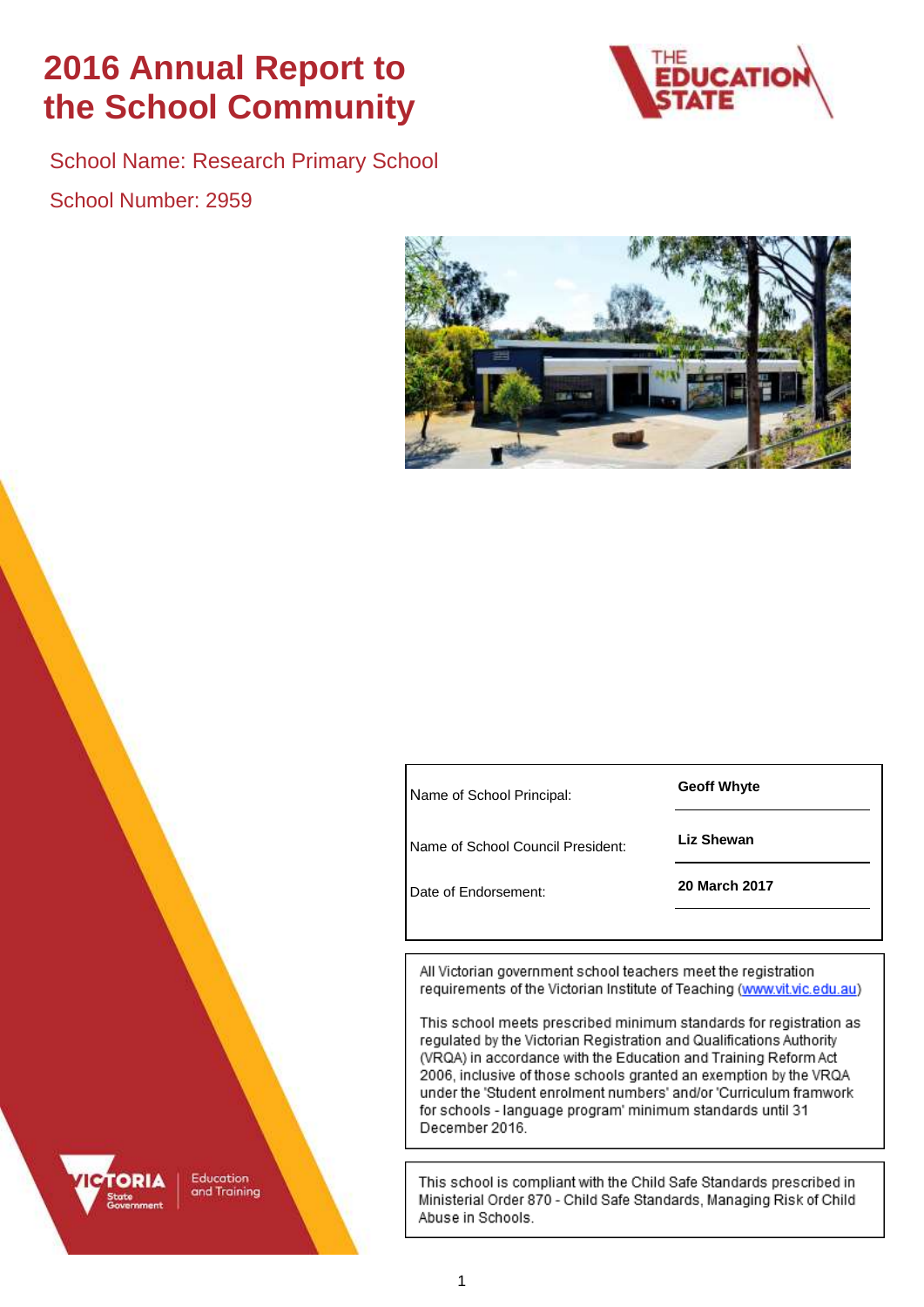

### **About Our School**

### School Context

Research Primary School is located in semi-rural surroundings on the north-eastern outskirts of Melbourne, within the Shire of Nillumbik. The school was established in 1889 during the gold mining days and had a 2016 census day enrolment of 200 students. The school is small enough to create a caring family atmosphere, yet has a sufficiently large student enrolment to enable us to offer a range of interesting and engaging programs.

We have very hard working and dedicated staff and wonderful parent support through our School Council, our Parents Group and school-wide support in general. Our extensive grounds have many interesting areas for creative play and we also have several formal games areas.

Our school community strives to do the best for all students in our care, and our students respond to the many exciting challenges they are presented with whilst at Research Primary School.

Non attendance is generally not an issue, with extended family holidays often the reason for students not being present at school for a duration of time.The school has 12 equivalent full time staff with a principal, 8 teachers and four ES staff.

### Framework for Improving Student Outcomes (FISO)

We have taken as our FISO key improvement strategies the combination of building practice excellence along with curriculum planning and practice. We are working hard to ensure a whole-school focus on purposeful teaching is designed to move each student to the next point on English and Mathematics learning progressions as well as investigating best practice in Numeracy and embedding best practice in writing.

We aim to build the childrens capacity to be active agents for their own learning, structured within a whole school framework of student well being.

We strive to ensure sufficient resources are provided for the effective implementation of our teaching and learning strategies and encourage our PLTs to develop and implement a common understanding of what constitutes highly effective literacy and numeracy teaching and learning.

Research PS strives to make sure all our students are prepared academically, emotionally and socially for the transitions within our school and on leaving our primary school.

### Achievement

As part of the whole school improvement strategy, teams of teachers, and regularly the whole staff, meet to review, share and plan student learning opportunities to better develop appropriate teaching and learning. Student assessment data is carefully moderated and analysed, and learning challenges are differentiated for students. Teachers continue to be involved in extensive professional development with highly regarded educational consultants & all targeted at improving the Student Learning outcomes of students.

Our school continues to be a vibrant and engaging learning environment, one which our students enjoy coming to school. Key staff also work with our parent body to further strengthen the learning partnership between home and school.

Teachers' Professional Learning Plans include personal reflection and planning and all plans are devised with a teaching 'buddy' as a critical friend to improve student learning outcomes. As our Curriculum Leader, our Leading Teacher extends the support and up-skilling of our teachers to better target our differentiated curriculum to our student cohort.

### **Curriculum Framework implemented in 2016**

Victorian Early Years Learning and Development Framework | AusVELS X Victorian Curriculum | A Combination of these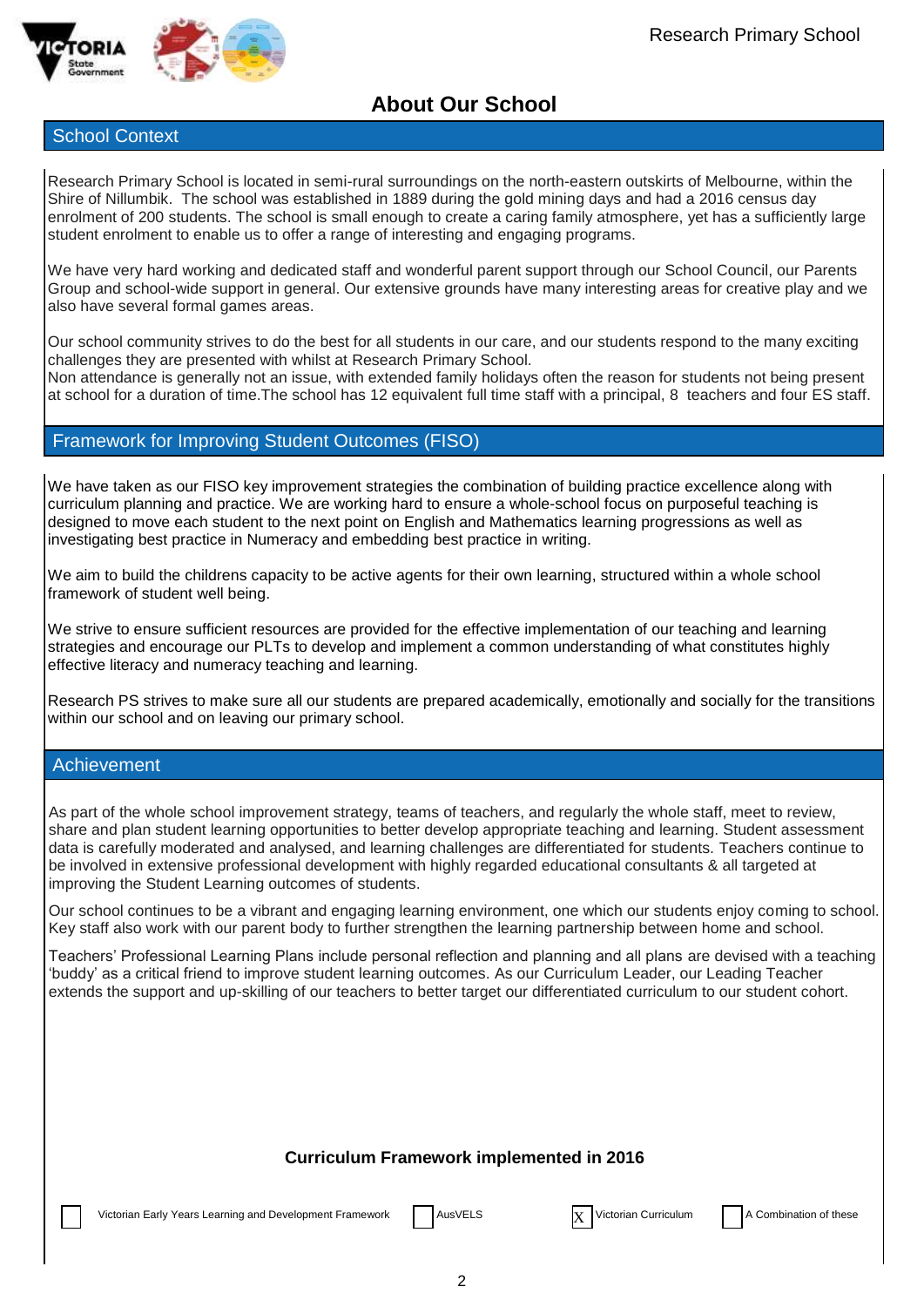



### **Engagement**

Our Student Attitudes to School survey reflects the interesting and engaging programs that run throughout the school.

The rich curriculum we provide such as the school productions, Project Based Learning in the Infant classes and Discovery Time and in the senior school, the use of thinking tools and project matrices based on the higher order thinking skills of Bloom and Gardner all provide interesting and stimulating challenges for our students.

Our Student Attendance is stable, and when looking at absences, consideration must be given to the fact that each year we have several families who enjoy long family holidays during the school term. The school will at different times and where appropriate, advocate the reduction of extended holidays during school time.

### **Wellbeing**

We continue to promote social skills, values and resiliency to better equip our students to more actively participate in life at school. We receive positive feedback from parents that their children also transfer these social skills to situations outside the school setting and also on to secondary school.

We promote students discussing and improving thier learning to develop a sound understanding of what it means to be an active and engaged learner. Our PSD students learning needs are well catered for and their learning pathways are monitored to ensure success.

> For more detailed information regarding our school please visit our website at www.researchps.vic.edu.au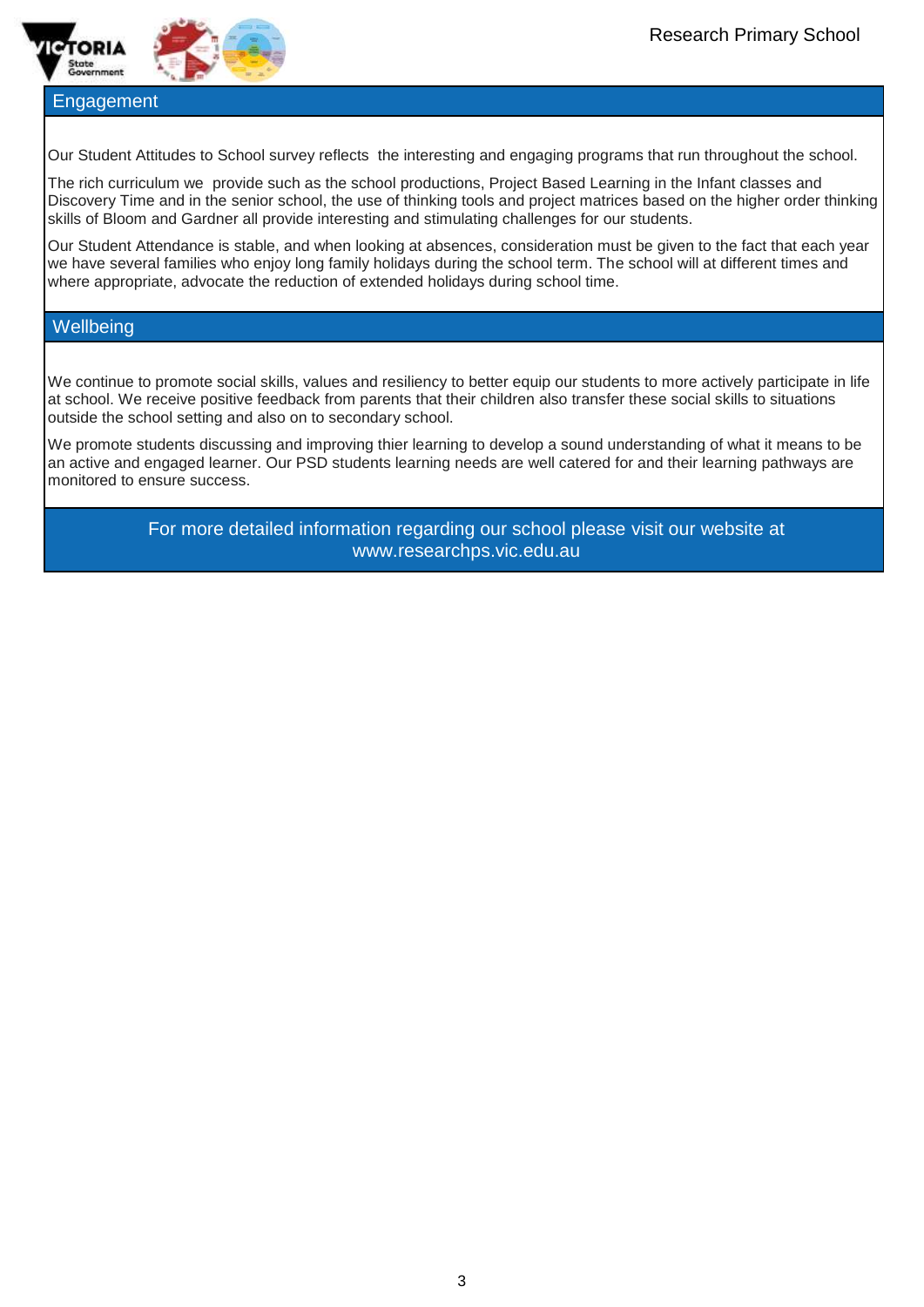

The Government School Performance Summary provides an overview of how this school is contributing to the objectives of the Education State and how it compares to other Victorian government schools.

All schools work in partnership with their school community to improve outcomes for children and young people. Sharing this information with parents and the wider school community will help to deliver community engagement in student learning in the school, which is a state-wide priority of the Framework for Improving Student Outcomes.

Accessible data tables are available for all schools separately – please refer to 'AR\_Appendix\_Data\_Tables' which can be found on the School Performance Reporting website.

| Key: Range of results for the middle 60 % of Victorian government primary year levels:<br>Result for this school: @ Median of all Victorian government primary year levels:                                                                                                                                                                                                                                     |                                                                                                                                 |  |  |  |  |
|-----------------------------------------------------------------------------------------------------------------------------------------------------------------------------------------------------------------------------------------------------------------------------------------------------------------------------------------------------------------------------------------------------------------|---------------------------------------------------------------------------------------------------------------------------------|--|--|--|--|
| <b>School Profile</b>                                                                                                                                                                                                                                                                                                                                                                                           |                                                                                                                                 |  |  |  |  |
| <b>Enrolment Profile</b><br>A total of 200 students were enrolled at this school in 2016, 90 female and 110 male.                                                                                                                                                                                                                                                                                               | There were 2% of EAL (English as an Additional Language) students and 0% ATSI (Aboriginal and Torres Strait Islander) students. |  |  |  |  |
| <b>Overall Socio-Economic Profile</b><br>Based on the school's Student Family Occupation and<br>Education index which takes into account parents' occupations<br>and Education.                                                                                                                                                                                                                                 | low<br>mid<br>high<br>low-mid                                                                                                   |  |  |  |  |
| <b>Parent Satisfaction Summary</b><br>Average level of parent satisfaction with the school, as derived<br>from the annual Parent Opinion survey. The score is reported<br>on a scale of 1 to 7, where 7 is the highest possible score.                                                                                                                                                                          | 1                                                                                                                               |  |  |  |  |
| <b>School Staff Survey</b><br>Measures the percent endorsement by staff on School Climate<br>derived from the annual School Staff Survey. The percent<br>endorsement indicates the percent of positive responses<br>(agree or strongly agree) on School Climate from staff at the<br>school.<br>Data are suppressed for schools with fewer than three<br>respondents to the survey for confidentiality reasons. | 0<br>100                                                                                                                        |  |  |  |  |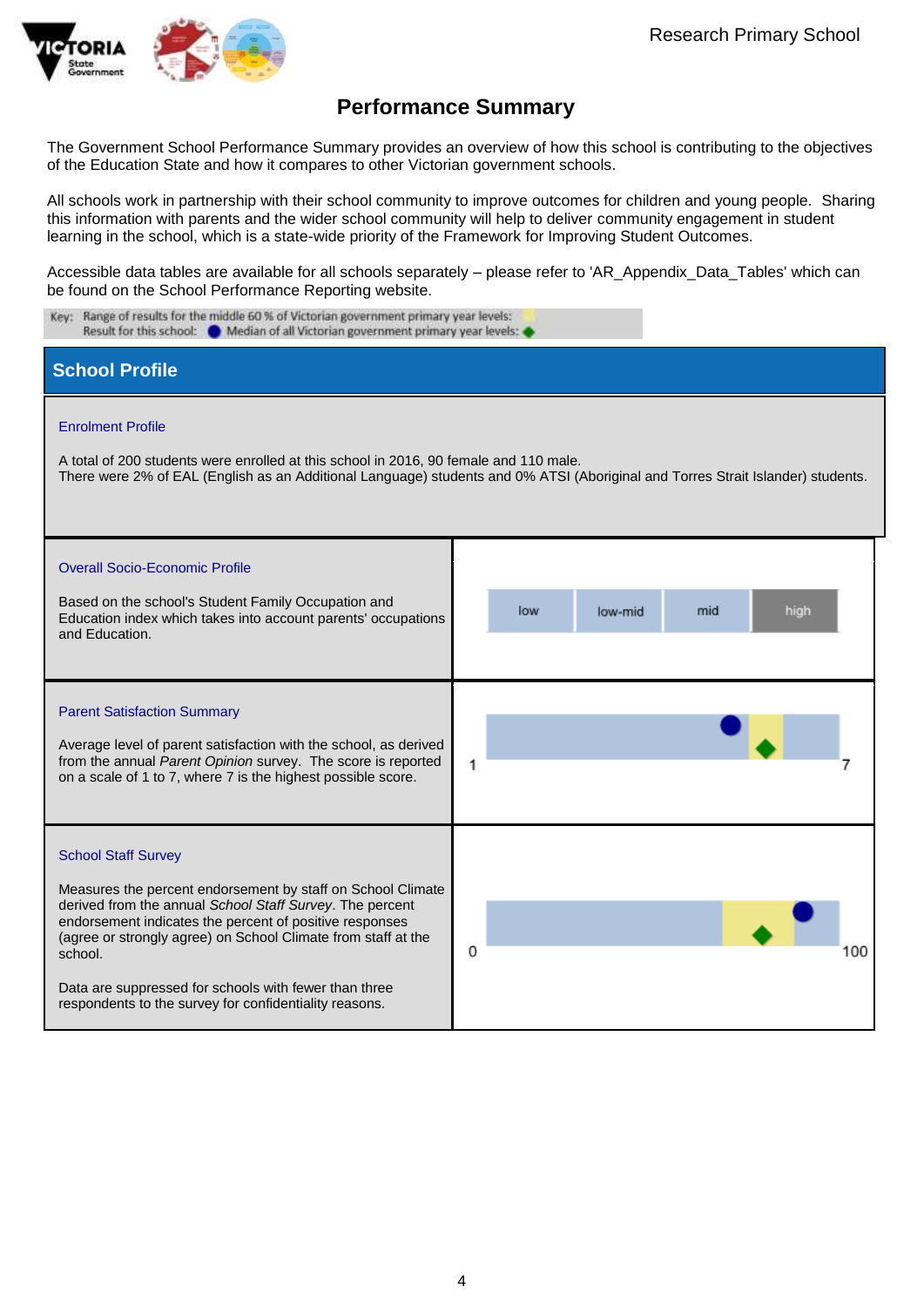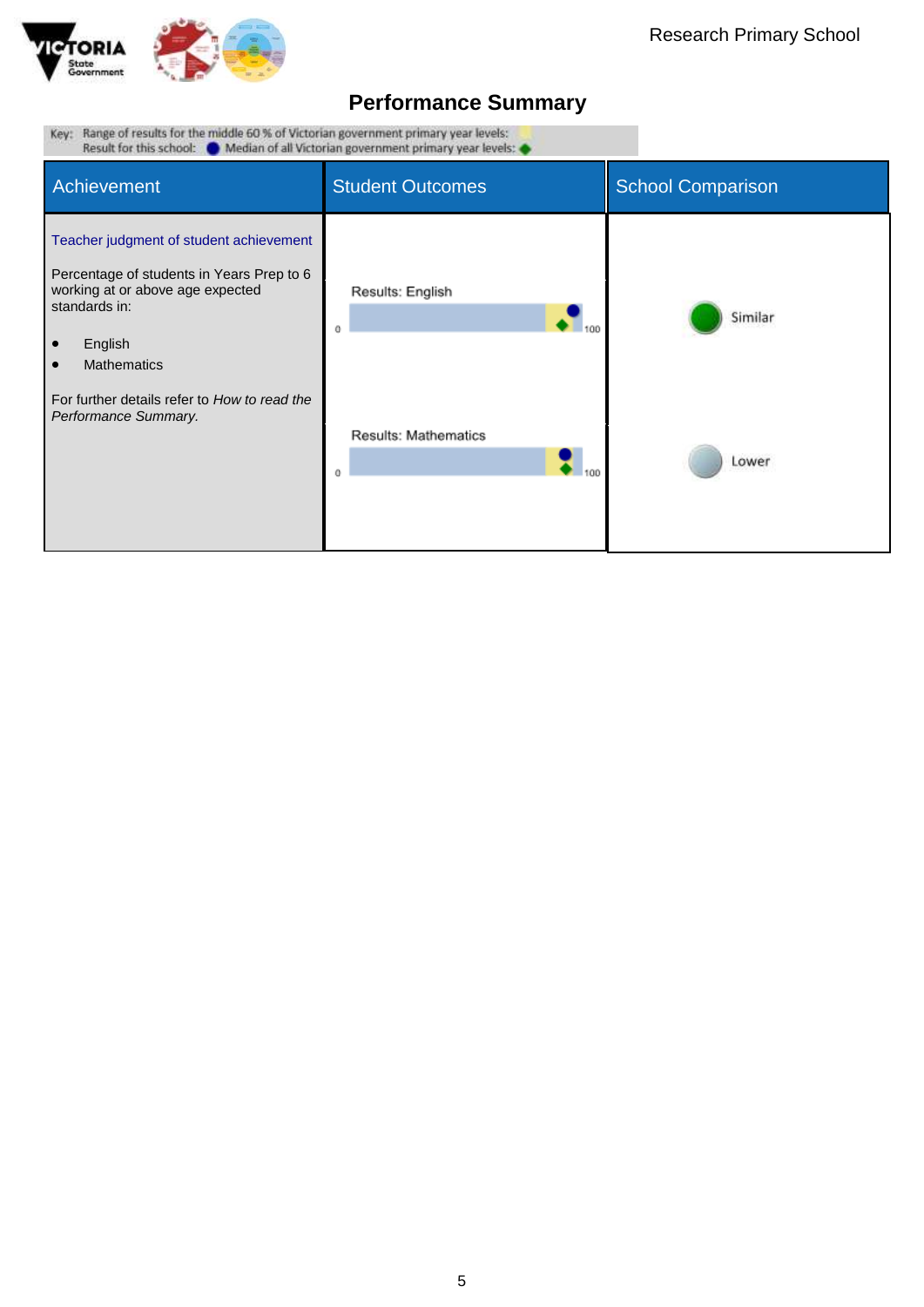

| Key: Range of results for the middle 60 % of Victorian government primary year levels:<br>Result for this school: Median of all Victorian government primary year levels: |                                                |                          |  |  |  |  |  |
|---------------------------------------------------------------------------------------------------------------------------------------------------------------------------|------------------------------------------------|--------------------------|--|--|--|--|--|
| Achievement                                                                                                                                                               | <b>Student Outcomes</b>                        | <b>School Comparison</b> |  |  |  |  |  |
| <b>NAPLAN Year 3</b><br>The percentage of students in the top 3                                                                                                           | Results: Reading<br>O                          | Higher                   |  |  |  |  |  |
| bands of testing in NAPLAN at Year 3.<br>Year 3 assessments are reported on a<br>scale from Bands 1 - 6.                                                                  | Results: Reading (4-year average)<br>0         | Higher                   |  |  |  |  |  |
|                                                                                                                                                                           | Results: Numeracy<br>0                         | Higher                   |  |  |  |  |  |
|                                                                                                                                                                           | Results: Numeracy (4-year average)<br>0<br>100 | Similar                  |  |  |  |  |  |
| <b>NAPLAN Year 5</b><br>The percentage of students in the top 3                                                                                                           | Results: Reading<br>0                          | Lower                    |  |  |  |  |  |
| bands of testing in NAPLAN at Year 5.<br>Year 5 assessments are reported on a<br>scale from Bands 3 - 8.                                                                  | Results: Reading (4-year average)<br>0         | Lower                    |  |  |  |  |  |
|                                                                                                                                                                           | Results: Numeracy<br>0                         | Lower                    |  |  |  |  |  |
|                                                                                                                                                                           | Results: Numeracy (4-year average)<br>Ű<br>100 | Lower                    |  |  |  |  |  |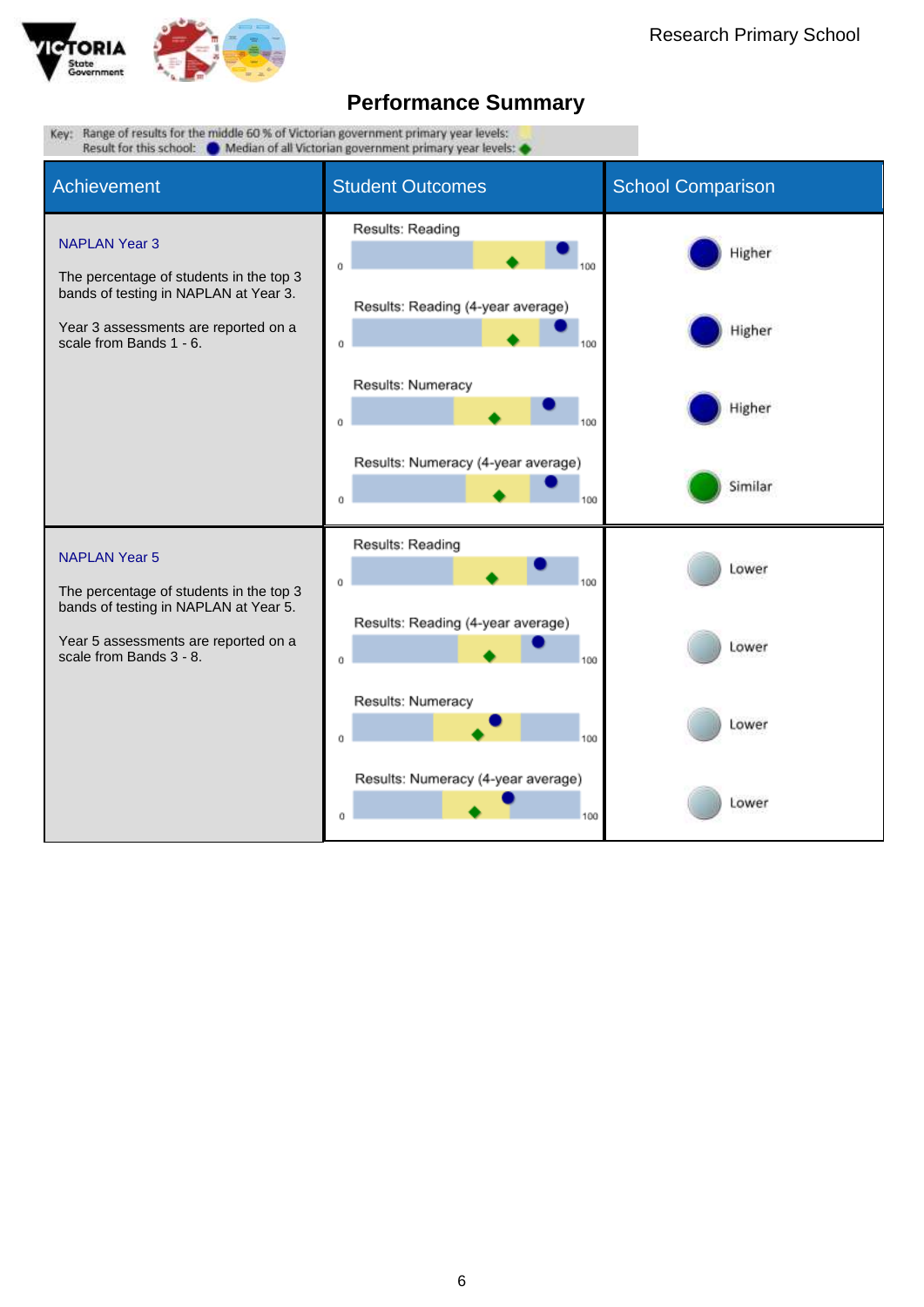

Key: Range of results for the middle 60 % of Victorian government primary year levels: Result for this school:  $\bullet$  Median of all Victorian government primary year levels:  $\bullet$ 

| Achievement                                                                                                                                                                                                                                                                                                                                                                                                                                                                                                                                                                                                   | <b>Student Outcomes</b>                                                                                                                                                                                                                                                                                                                    | <b>School Comparison</b>                                      |
|---------------------------------------------------------------------------------------------------------------------------------------------------------------------------------------------------------------------------------------------------------------------------------------------------------------------------------------------------------------------------------------------------------------------------------------------------------------------------------------------------------------------------------------------------------------------------------------------------------------|--------------------------------------------------------------------------------------------------------------------------------------------------------------------------------------------------------------------------------------------------------------------------------------------------------------------------------------------|---------------------------------------------------------------|
| <b>NAPLAN Learning Gain</b><br>Year 3 - Year 5<br>Learning gain of students from Year 3 to<br>Year 5 in the following domains; Reading,<br>Numeracy, Writing, Spelling and<br>Grammar and Punctuation.<br>NAPLAN learning gain is determined by<br>comparing a student's current year result<br>to the results of all 'similar' Victorian<br>students (i.e. students in all sectors in the<br>same year level who had the same score<br>two years prior). If the current year result<br>is in the top 25%, their gain level is<br>categorised as 'High', middle 50%, is<br>'Medium' and bottom 25%, is 'Low'. | Reading<br>29 %<br>54 %<br>18.85<br>High<br>Medium<br>Low<br><b>Numeracy</b><br>39 %<br>50 %<br>11.96<br>High<br>Low<br>Medium<br>Writing<br>29 %<br>54 %<br>18.95<br>Medium<br>High<br>Low<br><b>Spelling</b><br>26 %<br>52 %<br>Medium<br>High<br>Low<br><b>Grammar and Punctuation</b><br>67%<br>11.96<br>22 %<br>Medium<br>High<br>Low | NAPLAN Learning Gain does not<br>require a School Comparison. |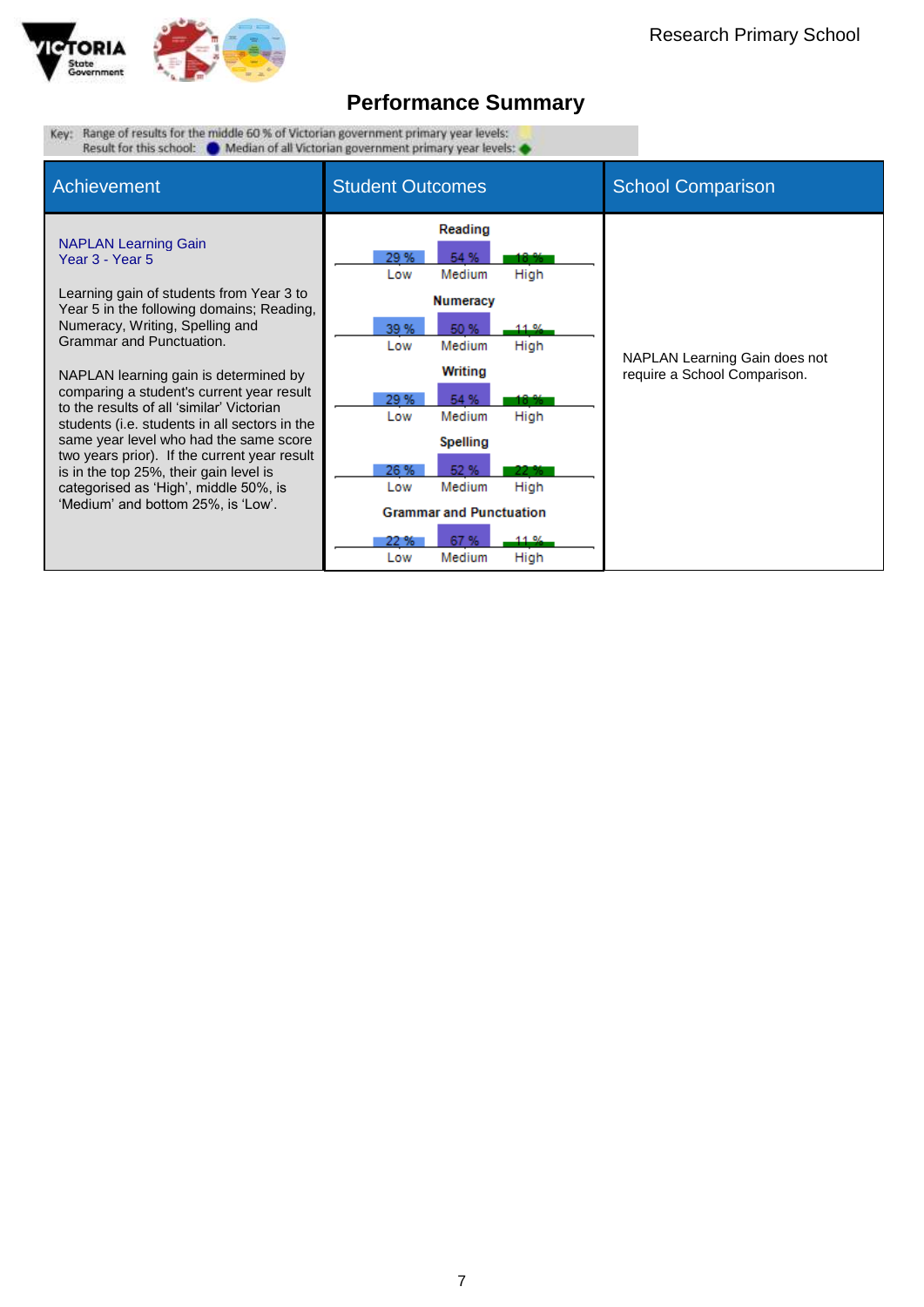

| Key: "Kange of results for the middle 60 % of Victorian government primary year levels:"<br>Result for this school: $\bullet$ Median of all Victorian government primary year levels:                                                                                                                                                                                                                                                                                                                                     |                         |                              |                         |             |                          |                                                                                                                                    |                                     |                    |
|---------------------------------------------------------------------------------------------------------------------------------------------------------------------------------------------------------------------------------------------------------------------------------------------------------------------------------------------------------------------------------------------------------------------------------------------------------------------------------------------------------------------------|-------------------------|------------------------------|-------------------------|-------------|--------------------------|------------------------------------------------------------------------------------------------------------------------------------|-------------------------------------|--------------------|
| Engagement                                                                                                                                                                                                                                                                                                                                                                                                                                                                                                                | <b>Student Outcomes</b> |                              |                         |             | <b>School Comparison</b> |                                                                                                                                    |                                     |                    |
| Average Number of Student Absence Days<br>Average days absent per full time<br>equivalent (FTE) student per year.<br>Common reasons for non-attendance<br>include illness and extended family<br>holidays.<br>Absence from school can impact on<br>students' learning. A school comparison<br>rating of 'lower' indicates that the absence<br>rate in this school is greater than what we<br>would estimate, given the background<br>characteristics of their students.<br>Average 2016 attendance rate by year<br>level: | Prep<br>93 %            | Results: 2016<br>Yr1<br>94 % | Yr <sub>2</sub><br>93 % | Yr3<br>93 % | Yr4<br>93 %              | Low absences <------> high absences<br>Results: 2013 - 2016 (4-year average)<br>Low absences <------> high absences<br>Yr5<br>93 % | 50<br>50<br>Yr <sub>6</sub><br>93 % | Similar<br>Similar |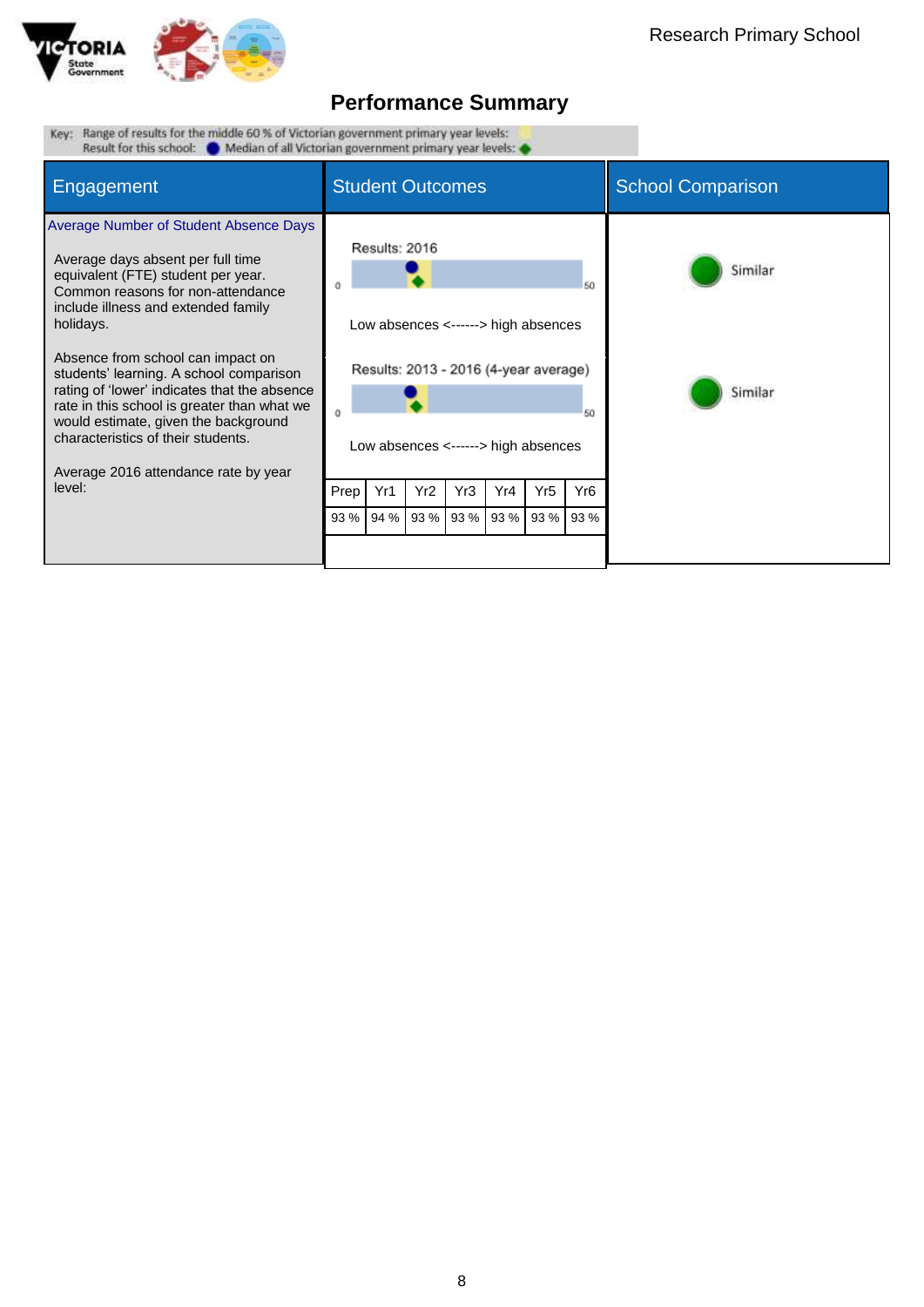

| Key: Range of results for the middle 60 % of Victorian government primary year levels:<br>Result for this school: Median of all Victorian government primary year levels:                                                                                                                                                                                                              |                                                                                |                          |  |  |  |  |  |
|----------------------------------------------------------------------------------------------------------------------------------------------------------------------------------------------------------------------------------------------------------------------------------------------------------------------------------------------------------------------------------------|--------------------------------------------------------------------------------|--------------------------|--|--|--|--|--|
| Wellbeing                                                                                                                                                                                                                                                                                                                                                                              | <b>Student Outcomes</b>                                                        | <b>School Comparison</b> |  |  |  |  |  |
| <b>Students Attitudes to School -</b><br><b>Connectedness to School</b><br>Measures the Connectedness to School<br>factor derived from the Attitudes to School<br>survey completed annually by Victorian<br>government school students in Years 5 to<br>12. The school's average score is<br>reported here on a scale of 1 to 5, where<br>5 is the highest possible score.             | Results: 2016<br>$\ddot{\phantom{a}}$<br>Results: 2013 - 2016 (4-year average) | Similar<br>Similar       |  |  |  |  |  |
| <b>Students Attitudes to School -</b><br><b>Student Perceptions of Safety</b><br>Measures the Student Perceptions of<br>Safety factor derived from the Attitudes to<br>School survey completed annually by<br>Victorian government school students in<br>Years 5 to 12. The school's average<br>score is reported here on a scale of 1 to<br>5, where 5 is the highest possible score. | Results: 2016<br>1<br>Results: 2013 - 2016 (4-year average)<br>1               | Similar<br>Similar       |  |  |  |  |  |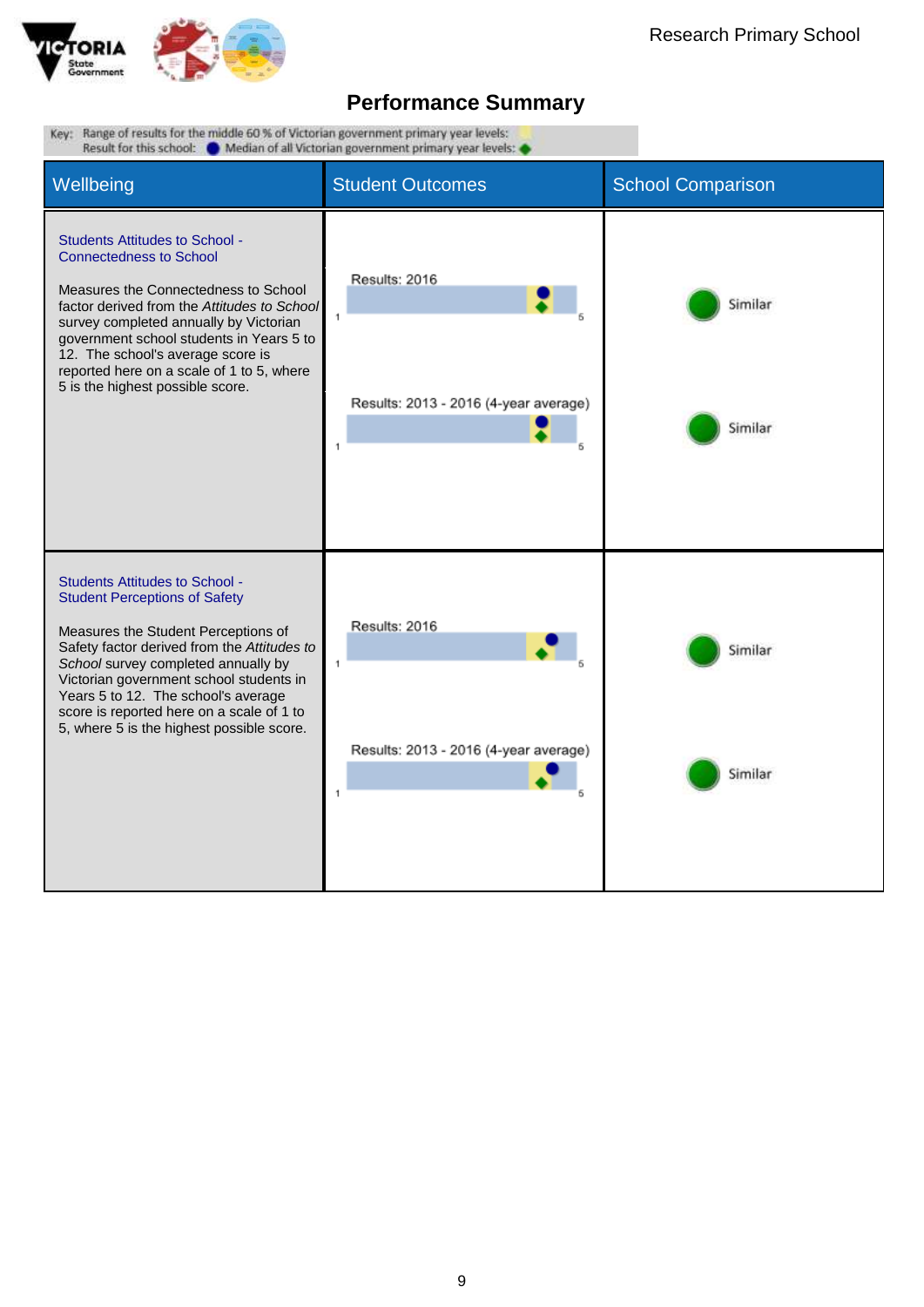



# How to read the Performance Summary

#### **What are student outcomes?**

*Student outcomes* show the achievements of students in this school in English and Mathematics. They also show results in national literacy and numeracy tests and, for secondary colleges, the Victorian Certificate of Education (VCE) examinations. They provide important information about student attendance and engagement at school.

For secondary, P-12 and specialist schools, the Performance Summary also provides information about how many students at this school go on to further studies or full-time work after leaving school.

You can see these results for the latest year, as well as the average of the last four years (where available).

The Performance Summary also allows you to compare student outcomes for students at this school with the outcomes of students in all other Victorian government schools.



Additionally, NAPLAN learning gain charts are provided for each of the NAPLAN domains. These compare a student's current year NAPLAN result to the results of all 'similar' Victorian students (i.e. students in all sectors in the same year level who had the same NAPLAN score two years prior).

If the current year result is in the top 25% their gain level is categorised as 'High', the middle 50% is categorised as 'Medium' and the bottom 25% is categorised as 'Low'.



#### **What are the changes in student achievement?**

curriculum content and achievement standards enable continuous English Language and Community Schools where The Victorian Curriculum F–10 has been developed to ensure that learning for all students, including, students with disabilities.

The objectives of the Victorian Curriculum are the same for all students. The curriculum offers flexibility for teachers to tailor their teaching in ways that provide rigorous, relevant and engaging learning and assessment opportunities for students with disabilities.

The 'Towards Foundation Level Victorian Curriculum' is integrated directly into the curriculum and is referred to as 'Levels A to D'.

#### **What is a** *School Comparison***?**

The *School comparison* is a way of comparing school performance that takes into account the different student intake characteristics of each school.

A *School comparison* takes into account the school's academic intake, the socio-economic background of students, the number of Aboriginal students, the number of non-English speaking and refugee students, the number of students with a disability, and the size and location of the school.

The *School comparison* measures show that most schools are doing well and are achieving results that are **'similar'** to what we would estimate given the background characteristics of their students. Some schools are doing exceptionally well with the students they have, and have **'higher'** performance. Some schools have **'lower'** performance after taking into account their students' characteristics – these schools will receive targeted support to ensure that there is improvement.



Looking at both the student outcomes and school comparisons provides important information about what a school is doing well and the areas that require further improvement.

More information on school comparison performance measures can be found at: [http://www.education.vic.gov.au/school/principals/manage](http://www.education.vic.gov.au/school/principals/management/pages/performreports.aspx) [ment/pages/performreports.aspx](http://www.education.vic.gov.au/school/principals/management/pages/performreports.aspx)

#### **What is the meaning of '***Data not available'?*

For some schools, there are too few students to provide data. For other schools, there are no students at some levels, so school comparisons are not possible. Newly opened schools have only the latest year of data and no averages from previous years. The Department also recognises the unique circumstances of Specialist, Select Entry, school comparisons are not appropriate.

#### **What is this school doing to improve?**

All schools have a plan to improve outcomes for their students. The '*About Our School*' statement provides a summary of this school's improvement plan.